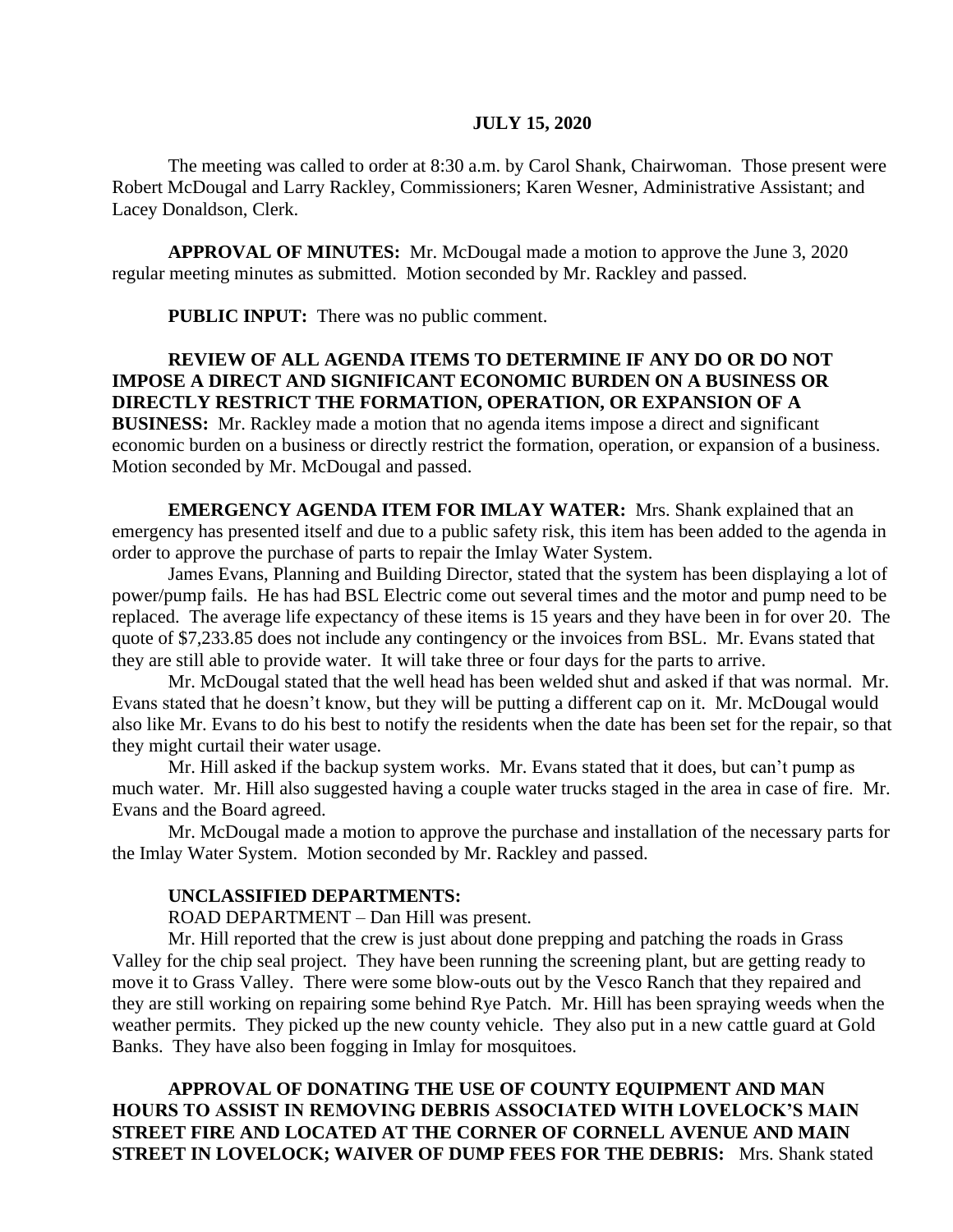that as of now, the City of Lovelock does not have any plans for clean-up. She asked Mr. Hill what his thoughts are. Mr. Hill wanted to make sure that the plan wasn't for someone else to use the County's equipment. That is not the plan. Mr. McDougal would also like to see the City add the County to their insurance. Mrs. Shank stated that Mr. Shields will do what is needed to protect the County. Mr. Hill asked about the Landfill fees, as he doesn't feel they should be waived. Mrs. Shank stated that unless the City liens the property, there isn't any money to cover the fees. Mr. McDougal stated that he was told by the Mayor that a demolition company would need to be hired for the buildings.

Mr. Shields spoke over the phone, stating that the City has been dragging their feet and should have declared that area a nuisance so that clean-up could have begun sooner. Mr. Shields does agree that a specialized contractor is needed to tear down the main building. At this time we are only talking about cleaning up the debris from the vacant lot. The fire investigation is still on-going, but the debris is not evidence at this point. There will be no reimbursement, so the community needs to step up and get this done.

Judge Wagner, speaking as an individual and on behalf of the owner of the corner property, stated that permission was never given for the debris to be stored on the empty lot.

Mr. Shields wanted to emphasize that if the County helps with equipment and dump fees that would go a long way in getting this taken care of.

Mr. McDougal made a motion to donate the use of County equipment and man hours to assist in removing the debris associated with the Lovelock Main Street Fire and waive the dump fees for the debris as appropriate for the clean-up. Motion seconded by Mr. Rackley and passed.

### **UNCLASSIFIED DEPARTMENTS, CONT.D:**

LANDFILL & RECYLCING – Dan Hill was present.

Mr. Hill stated that the Grass Valley transfer site needs to be cleaned up again. The new employee seems to be working out well.

BUILDINGS AND GROUNDS – John Handka was present.

Mr. Handka reported that Fast Glass came out to address the threshold on the lower Courthouse door. They are currently waiting for parts, as initially they received the wrong ones. Those parts have been used at the Administrative Building. Mr. Handka also reported that they repaired a leak in the drip system at the Lone Mountain Cemetery. They also had to fix two valves at the Courthouse, which resulted in the water being off longer than expected. They have been having some issues with one of the A/C units at the Community Center. The shelving in the Law Library is finished.

Mr. McDougal asked what the problem was at the swimming pool. Mr. Handka stated that the pool is still leaking, but not as much. He believes there is a valve leaking.

Mr. Handka also reported that there has been continued vandalism out at the ball fields. Someone keeps turning the water on at Lone Mountain Cemetery as well.

Mrs. Shank asked about the speakers in the Commission room. Mr. Handka stated that he is addressing the issue. Worst case scenario, it may cost \$587 to replace the unit if it is not under warranty. The unit will have to be sent in.

*Approval to purchase 3 cameras to replace damaged cameras for Library and Pool House in the amount of \$4,023.88 and approval to upgrade camera software in the amount of \$1,456.00:* Mrs. Shank asked where the funding is coming from. Mr. Handka stated that it could come out of the Building Fund or the Buildings and Grounds fire/security line item. Mr. McDougal asked if there was POOL/PACT funding available for this. Mr. Handka stated that there has been in the past, but they don't meet until September. Mrs. Shank stated that if the amount is under \$10,000, POOL/PACT will review the request sooner.

Mrs. Childs stated that there is funding available in the Building Fund; however, she reminded Mr. Handka that all Capital Projects had to get approval from the Board.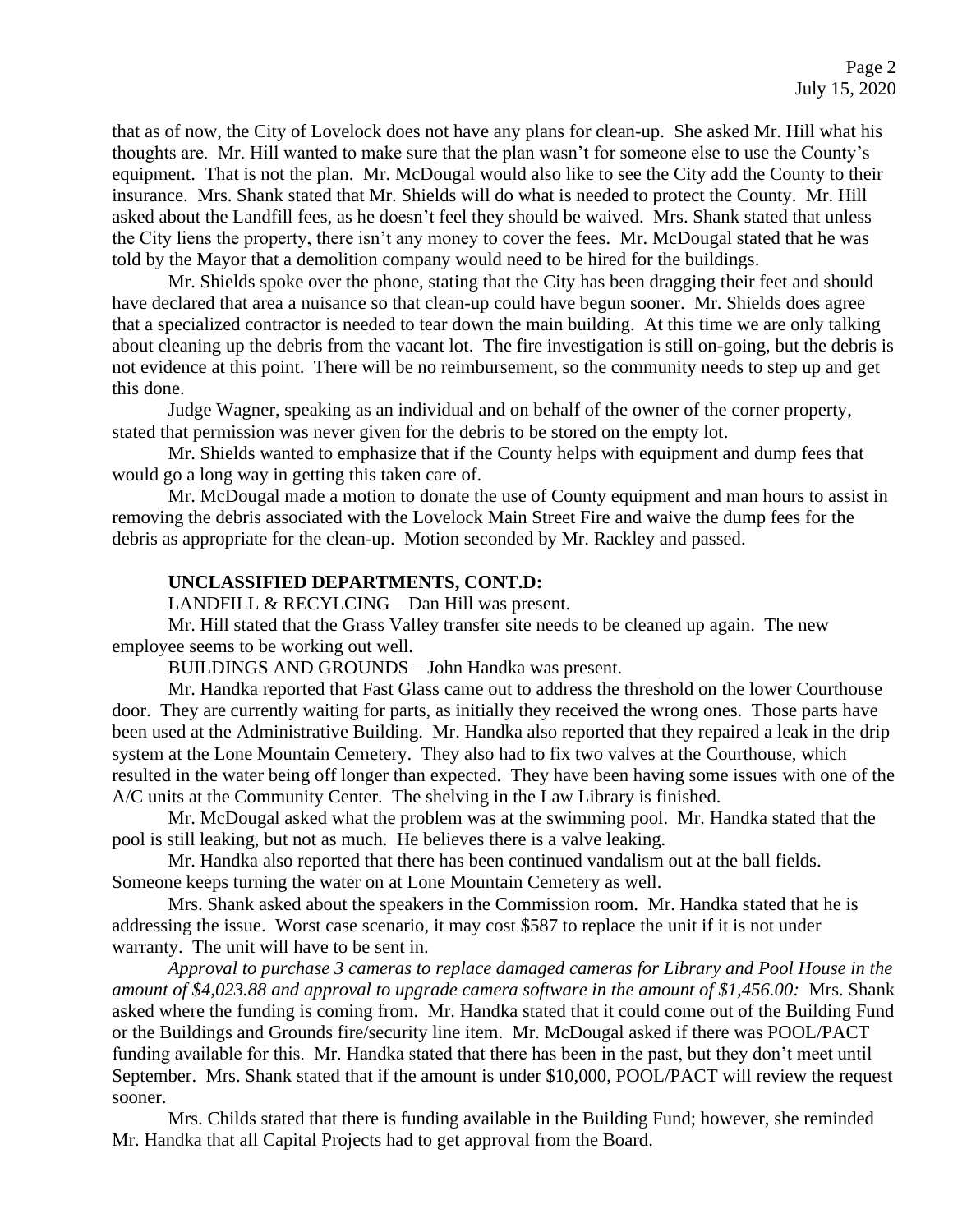Mr. Rackley made a motion to replace the damaged cameras at the Library and Pool House and upgrade the camera software as presented. Motion seconded by Mr. McDougal and passed.

Mr. Shields asked that Mr. Handka submit a police report for the damage.

Mrs. Shank informed the Board that Donovan Walker from the BLM (Bureau of Land Management) had asked if the County would approach NDOT about partnering on a reseeding project. She spoke with someone at NDOT and they agreed.

SAFETY / COMMUNITY HEALTH NURSE / CEMETERY – Cheryl Haas submitted a written report. The Health Department is still busy with COVID-19 updates and keeping the communication lines open with Dr. Van Guilder and Sean Burke. Ms. Haas will be reaching out to the school nurse for a list of students needing immunizations for the upcoming school year. Ms. Haas is also working on the upcoming Flu Pod in September.

The Cemetery Board has a meeting today. They will set up chairs in the Annex lobby six feet apart and will wear masks. A number of trees have blown down at Lone Mountain Cemetery during recent wind storms. Buildings and Grounds has removed them and fixed the fence. They will look at replacing the trees in the future. The GPS mapping is still on hold due to COVID-19.

The COVID-19 safety classes have been sent out to all county employees. Ms. Haas will be working with Mr. Abbott to set up a computer at the Road Department so they can do their training.

COMMUNITY CENTER – *Community Center custodial staffing and Director Authority:* Mr. McDougal stated that PCEDA (Pershing County Economic Development Authority) has been discussing removing the Community Center from their management. They may begin working on amending the Ordinance. Mr. McDougal stated that they haven't spoken about the custodial position recently. Mr. McDougal would like to work with Mr. Shields on the Ordinance first and then move forward with having the custodial staff report to the Director. Mrs. Childs stated that there isn't a custodial position budgeted to the Community Center; it is under Buildings and Grounds, so she would have to augment budgets. Mr. McDougal stated that we will do whatever can legally be done, but doesn't want menial things to prevent streamlining the Community Center.

PERSHING COUNTY EMERGENCY OPERATIONS MANAGER / LEPC – Sean Burke was on the phone.

Mr. Burke stated that he is working on closing out the grant from the last fiscal year. We were awarded \$7,300 from the EMPG (Emergency Management Planning Grant) supplemental grant. Mr. Burke also stated that the future of the EMPG grant is in question. This grant funds our AlertSense Program as well as the satellite telephones and half the DEM (Director of Emergency Management) salary. Given the current fiscal situation in the State, we should plan on this grant not being renewed.

Mr. Burke also sent out the current contact list for AlertSense. There has been a lack of cooperation from various departments in obtaining contact information. Mrs. Shank asked that Mrs. Wesner contact the various departments that have missing information.

GRASS VALLEY FIRE – Mr. Burke reported that the Burn Ban is in effect. Thunderstorms are expected this weekend, so they are preparing for a busy weekend. The Department's water tender is still being repaired by the County Road Department.

GRASS VALLEY ADVISORY BOARD – Mr. Burke stated that he received a call from a concerned resident regarding an agricultural operation. There is quite a bit of dust, noise and traffic going through the Sonoma Ranch. Mr. Burke encouraged the individual to call the Sheriff's Office. Mr. Burke also reported that they are working on scheduling a Town Hall and a Candidates Night for September  $26<sup>th</sup>$  at 1:00 p.m.

IT DEPARTMENT – Mr. Abbott submitted a written report. John Joseph from J4 Systems came and did a walkthrough of the County buildings with Mr. Abbott to start the initial planning. The pershingcountynv.gov domain has been approved and paid for. We are just waiting for the registrar to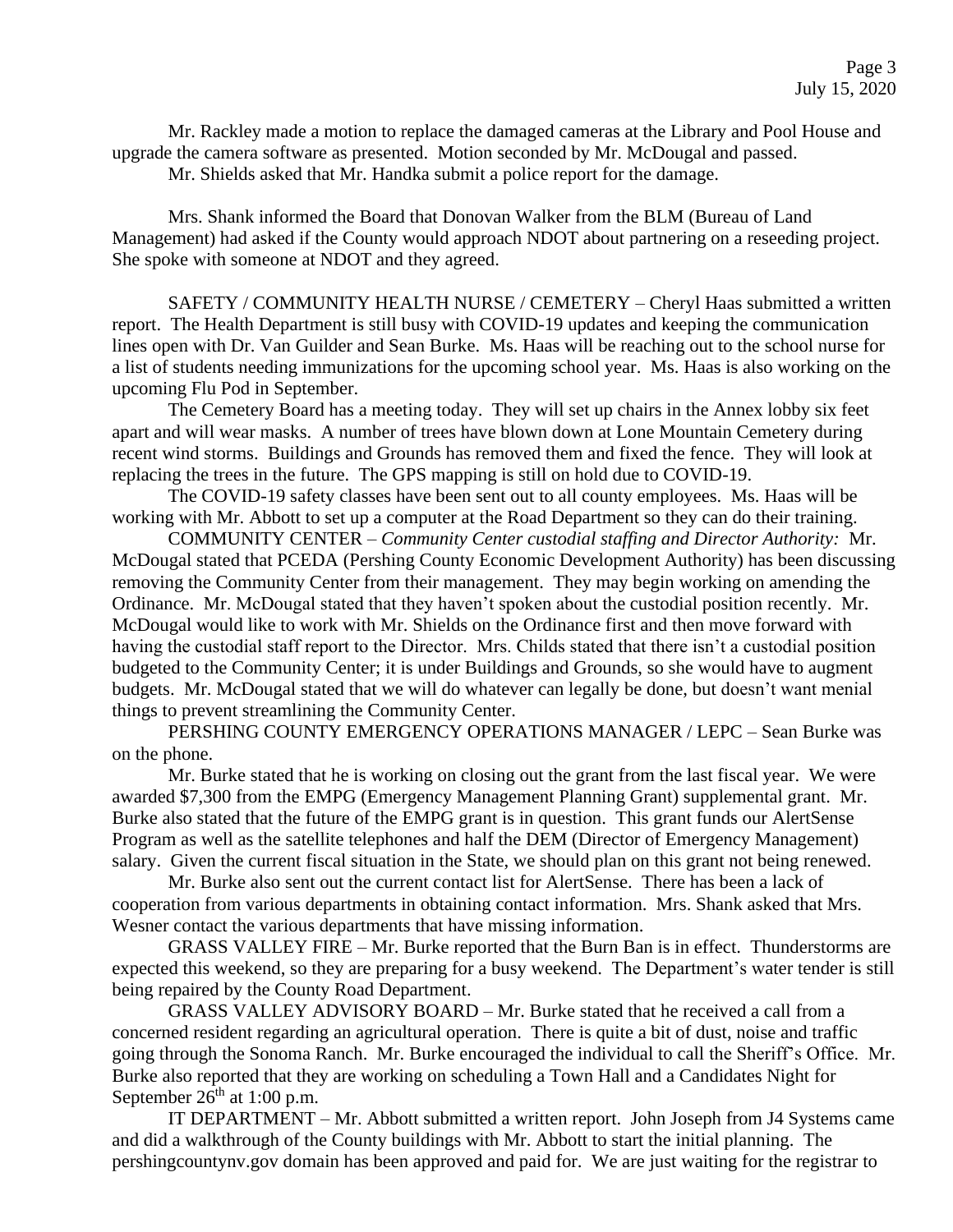finish setting it up. Mr. Abbott has started moving forward again on the computer upgrades, starting with the Assessor's office. He has also been working with more departments, teaching them how to run Zoom meetings independently.

ECONOMIC DEVELOPMENT – *Brownfields Grant project update:* Heidi Lusby-Angvick was on the phone.

Mrs. Lusby-Angvick stated that there is a Brownfield Quarterly meeting on August 13<sup>th</sup> at 10:00 a.m. The Virtual Visioning Tour of downtown Lovelock has been posted online at lovelovelock.com. The Build NV Core Program will be having its first class in Lovelock August  $3<sup>rd</sup>$  through  $13<sup>th</sup>$ . There are currently 54 students signed up and there are scholarships available. Mrs. Lusby-Angvick is also continuing to work on the Civic Grant application.

### **ELECTED DEPARTMENTS:**

LACEY DONALDSON, CLERK-TREASURER – Mrs. Donaldson reported that it took the better part of two weeks to proof and balance tax calculation, but tax bills were approved yesterday and should be in the mail by Friday.

RENE CHILDS, RECORDER-AUDITOR – Mrs. Childs gave the Board the Fund Balance reports. Mrs. Childs stated that the office has been extremely busy. Mrs. Childs is very concerned that we will be over budget for the end of the year, stating that Departments may have cut budgets on paper, but have not cut their spending.

LAUREEN BASSO-CERINI, ASSESSOR – Ms. Basso-Cerini submitted a written report. The Storey County Assessor was going to come give a presentation to the Board, but has to reschedule. The part-time employee in the office is currently working additional hours as needed. Ms. Basso-Cerini is in the process of learning the Personal Property data entry. DMV hours remain 9am till 3pm, closed from 12pm till 1pm. They have been extremely busy.

*Assessor's Technology List of Expenditures per NRS 250.085:* The list of expenditures for the years was given to the Board.

Mr. Rackley made a motion to approve the Assessor's Technology List of Expenditures per NRS 250.085 as presented. Motion seconded by Mr. McDougal and passed.

BRYCE SHIELDS, DISTRICT ATTORNEY – *Approval of Resolution pursuant to NRS 228.130, authorizing the Attorney General to assist the District Attorney upon request by the District Attorney:* Mr. Shields explained that if there was a case that presented a conflict of interest with the District Attorney's office, the District Attorney could ask the Attorney General's office to step in.

Mr. Rackley made a motion to adopt Resolution #20-0708, authorizing the Attorney General to assist the District Attorney upon request. Motion seconded by Mr. McDougal and passed.

*Approval of five attorneys nominated by the 11th Judicial District Court Judge and the Lake Township Justice of the Peace to act as Third Tier Conflict Counsel:* Mr. Shields gave the Board a list of five attorneys that would act as Third Tier Conflict Counsel. Mr. Shields stated that he would try to have the actual contracts done for next meeting.

Mr. McDougal made a motion to approve the list of five attorneys nominated by the  $11<sup>th</sup>$  Judicial District Court Judge and the Lake Township Justice of the Peace to act as Third Tier Conflict Counsel. Motion seconded by Mr. Rackley and passed.

*Approval of contacts with five private attorneys to act as Third Tier Conflict Counsel for Indigent Defense cases:* Mr. Shields will have the contract for the next meeting.

Mr. McDougal asked about the Ordinance for the zoning change for the data center. Mr. Shields stated that it was a Master Plan Amendment, so once the Master Plan Amendment was approved it became effectual.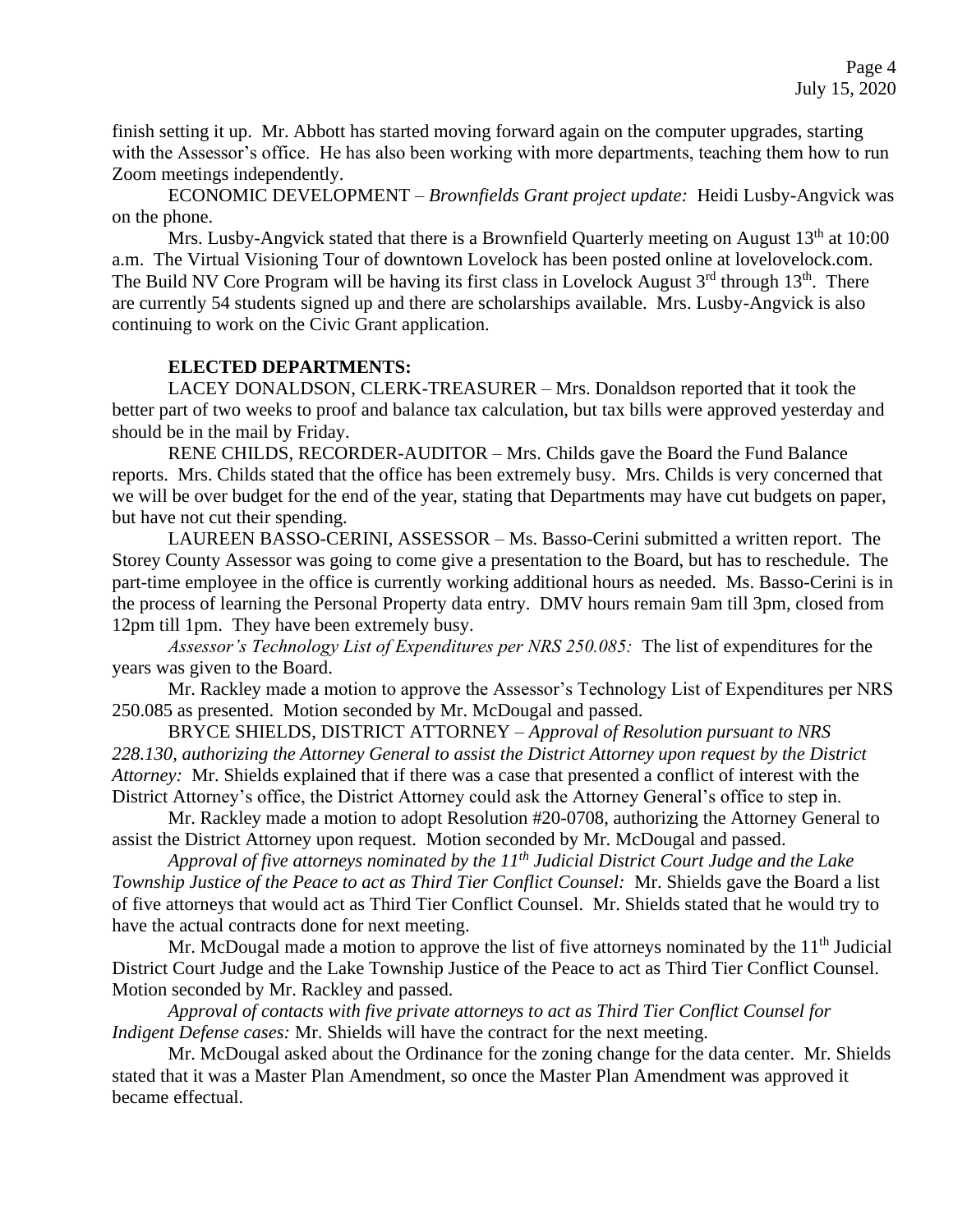### **PROCLAMATIONS AND AWARDS:** RETIREMENT PRESENTATION FOR

UNDERSHERIFF TOM BJERKE – The Board presented Undersheriff Bjerke with a gift honoring his 20 years with Pershing County and a total of 32 years in law enforcement.

## **ELECTED DEPARTMENTS, CONT.D:**

JERRY ALLEN SHERIFF – Sheriff Allen reported that the Jail is currently at 43% capacity, with 11 in custody and 1 in outside treatment facility. They are currently working on implementing the changes to law that took effect on July 1. Sheriff Allen reported that he has no pool to draw from for the current openings in the department. Sheriff Allen stated that he has received two applications for Dispatch and possibly one for Deputy. Mr. Rackley stated he felt the deputies should receive a 10% salary increase.

*Approval to purchase 2 patrol vehicles due to the damage caused during a Law Enforcement incident:* Mrs. Donaldson gave the Board an update on the insurance status. The Tahoe has been deemed totaled and they are working up the settlement. They are sending an adjuster to look at the other vehicle. Sheriff Allen is requesting \$130,000.00 to replace the two vehicles. Mrs. Shank stated that they are short staffed, so do they have enough vehicles for everyone right now. Sheriff Allen stated that they do.

Sheriff Allen stated that he feels we should have replacement cost insurance on the emergency vehicles. Even if the replacement is approved, it takes six to eight weeks to have a new vehicle in service.

Mrs. Shank asked about funding in Option Tax. The Resolution allows for one jail vehicle and one patrol vehicle, however, Sheriff Allen stated that the Board only approved ordering the jail vehicle.

Mr. Rackley made a motion to approve the purchase of one patrol vehicle out of the Option Tax Fund. Motion seconded by Mr. McDougal and passed.

Mrs. Childs reiterated that the Resolution sets the purchase price to not to exceed \$67,000.00.

*Salary Resolution, E. Blondheim to Undersheriff:* Mr. Rackley made a motion to approve the Salary Resolution for Eric Blondheim, classifying him as the Undersheriff with a starting pay of \$31.77, with an increase to \$34.39 in six months. Motion seconded by Mr. McDougal and passed.

**UPDATE ON PROGRESS OF SITE LOCATION, DESIGN, FUNDING, AMENITIES AND CONSTRUCTION OF FUTURE LAW ENFORCEMENT CENTER:** Mr. Rackley spoke about the lots in the Industrial Park. Mr. McDougal stated that he feels it is ludicrous that we own lots in the Industrial Park and they are not for sale. If nothing else, the lots could be sold and the funds used towards the new Law Enforcement Center. Mr. McDougal still likes the idea of the property across the street from the current SO and feels the County should make an offer on the Windmill property.

Mr. Shields received a call from the owner asking if we were still interested. The owner has reduced the price significantly and would like to meet with the BOC. Mrs. Shank asked if the Board would be agreeable to the DA negotiating with the owner on a price.

Mr. McDougal made a motion to authorize the District Attorney to move forward with negotiations on the Windmill property. Motion seconded by Mr. Rackley and passed.

**DERBY FIELD:** Mr. Rackley spoke with Armstrong Consultants and it is rumored that the FAA (Federal Aviation Administration) will be releasing grant funds at the end of the month.

**T.V. DISTRICT:** APPROVAL TO REPLACE THE CBS (24) TRANSLATOR WITH A NTV50 NICOM DIGITAL TRANSMITTER/RECEIVER OPTION IN THE AMOUNT OF \$15,000.00 – Mr. Rackley stated that Mr. Powell has put in a temporary receiver.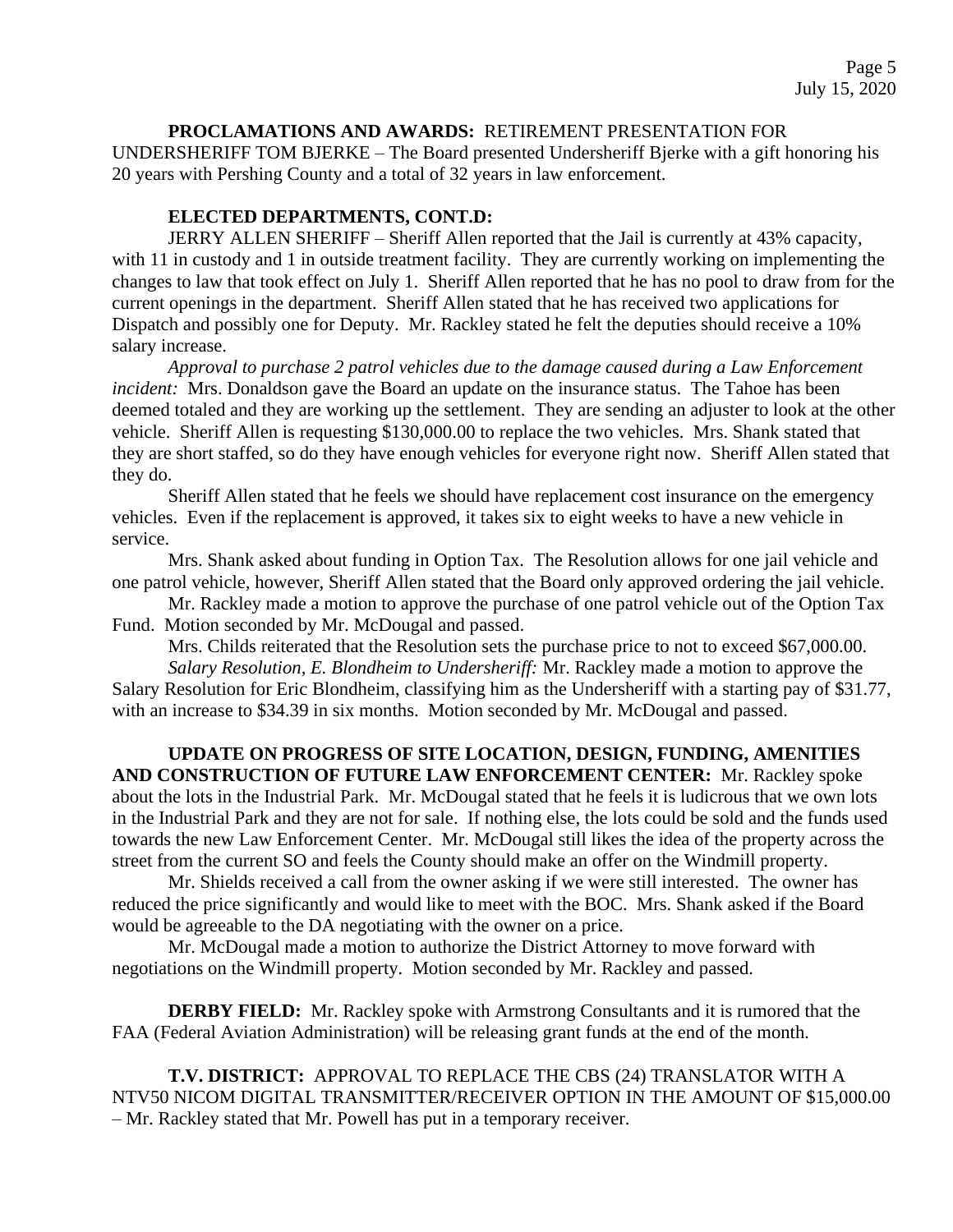Mr. McDougal made a motion to approve the replacement of the CBS (24) Translator with a NTV50 Nicom Digital Transmitter/Receiver option in the amount of \$15,000.00. Motion seconded by Mr. Rackley and passed.

**MUSEUM BOARD:** APPROVAL OF OUTGOING LOAN AGREEMENT FOR ARTIFACTS ON LOAN AT THE MARZEN HOUSE MUSEUM THROUGH THE NEVADA STATE MUSEUM – Mr. Shields stated that he doesn't have the information yet.

**BOARD APPOINTMENTS:** PCEDA, RESCIND BOARD APPOINTMENT FOR TORI APPERSON AND RE-ADVERTISE POSITION – Mr. Rackley made a motion to rescind the board appointment for Tori Apperson on the Pershing County Economic Development Authority and readvertise the position. Motion seconded by Mr. McDougal and passed.

RECREATION – Letters of interest were received from Doris Bridges and Charlsie Wilcox. Mr. McDougal made a motion to appoint Doris Bridges to the Recreation Board. Motion seconded by Mr. Rackley and passed.

A letter was also received from the City of Lovelock updating their board appointments.

**DISCUSSION / APPROVAL OF THE COUNTY PAYING FOR IDENTITY THEFT PROTECTION FROM ORA IDENTITY GUARD FOR APPROXIMATELY 15 EMPLOYEES OF THE COUNTY AND THE 11TH JUDICIAL DISTRICT COURT WHO HAVE BEEN IMPACTED BY FRAUDULENT CLAIMS TO COLLECT UNEMPLOYMENT BENEFITS. THE ESTIMATED COST OF THE PROTECTION SERVICE IS \$60.00 PER YEAR FOR EACH EMPLOYEE FOR A TOTAL OF APPROXIMALTY \$900.00:** It was noted that the number of employees is now up to 25. Mrs. Shank explained that fraudulent Unemployment Claims have been filed on County and 11<sup>th</sup> Judicial District Court employees. The County doesn't pre-pay these benefits, so we didn't find out until we received the bill. Mrs. Shank would like to try to use CARES Act funding to cover the cost of the benefits if possible.

Mr. Rackley made a motion to approve the County paying for Identity Theft Protection from ORA Identity Guard for the affected employees of the County and the 11<sup>th</sup> Judicial District Court who have been impacted by fraudulent claims to collect unemployment benefits. Motion seconded by Mr. McDougal and passed.

**NEVADA RURAL HOUSING AUTHORITY:** APPROVAL TO TRANSFER THE COUNTY'S 2020 PRIVATE ACTIVITY BOND CAP (PABC) TO NEVADA RURAL HOUSING AUTHORITY (NRHA) AND APPROVAL OF A RESOLUTION PROVIDING FOR THE TRANSFER OF THE COUNTY'S 2020 PRIVATE ACTIVITY BOND VOLUME CAP – Katie Coleman was on the phone.

Ms. Coleman explained the program. With the transfer of the Private Activity Bond Cap to NRHA, it allows the continued successful operation of the Home At Last Program that provides affordable housing opportunities for rural Nevada. Through the program, 9,000 families have achieved homeownership. The transfer of the PABC does not obligate Pershing County in any way. It simply give NRHA the financing tools to continue to offer access to the affordable homeownership programs.

Mr. McDougal made a motion to approve Resolution #20-0709, providing for the transfer of Pershing County's 2020 Private Activity Bond Volume Cap to the Nevada Rural Housing Authority. Motion seconded by Mr. Rackley and passed.

Ms. Coleman also spoke about the CARES Act funding, which will provide rental assistance. Ms. Coleman will provide additional information to Mrs. Wesner.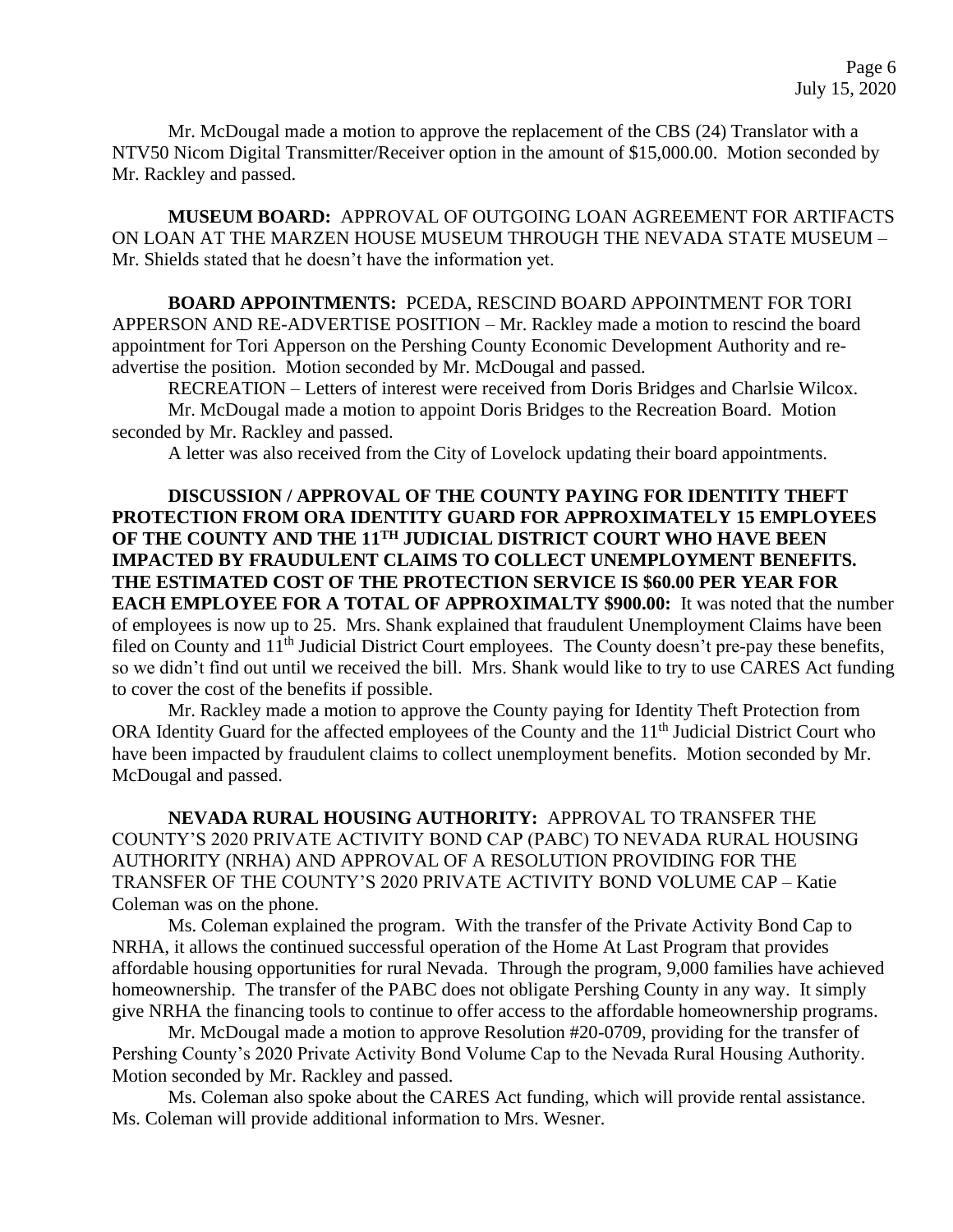# **PUBLIC HEARING REGARDING APPLICATIONS BY BLACKSTONE REALTY INVESTORS, #87853 AND NORTHERN NEVADA RENEWABLE RESOURCES, LLC, #88421, ACTING THROUGH THEIR AGENT GREGORY M. BILYEU, PROPOSING TO CHANGE THE POINT OF DIVERSIONS FROM PERSHING COUNTY TO WASHOE COUNTY; APPROVAL TO SEND LETTER TO THE NEVADA DIVISION OF WATER RESOURCES REGARDING DECISION:** Tom Moura, a local farmer, expressed his concern as well as Rusty Kiel, Manager of Lovelock Meadows Water District. The concern is that water is being moved out of Pershing County. Mrs. Shank stated that it has been the County's stance to oppose all water applications in Pershing County.

Greg Bilyeu, representing Blackstone Realty and Northern Nevada Renewable Resources, spoke over the phone. Mr. Bilyeu stated that Application #87853 asks to transfer the water rights from a well just east of the county line in Pershing County to a well one mile north, just west of the county line in Washoe County. The water rights will continue to be used in Pershing County. Application #88421 would transfer water from a well in Pershing County that is no longer active to another farm unit within the same basin, but in Washoe County. Both applications would keep the usage of the water for agricultural purposes.

Mr. McDougal stated that when he saw these applications come up, he contacted Bennie Hodges, former Pershing County Water Conservation District Manager and member of the Humboldt River Water Basin Authority. Mr. Hodges researched the applications and the water is staying in the same basin and will continue to be used for agriculture. The movement is minimal. Mr. McDougal agrees with Mr. Moura about being vigilant, but doesn't have a problem with either of these applications.

Mr. Rackley stated that it is still taking water out of Pershing County and he would worry that it would set a precedent. Mr. McDougal stated that Application #87853 is moving the point of diversion out of Pershing, but the water will still be used in Pershing. Mrs. Shank felt like the two applications are kind of a wash, one moves water out of Pershing and the other is bringing water back into Pershing.

Mr. Shields stated he is always concerned about water rights being removed from land as it affects the property value. He also agrees that it would set a precedent.

Mr. Bilyeu stated that Application #88421 does move the point of diversion and place of use of less than 160 acre feet of water into Washoe County. He wanted to point out that the existing well in Pershing County has been dry for about 15 years and is unusable. Nevada Renewable Resources has filed an application for a new well in Pershing for the remainder of the water right. In regard to Application #87853, the water will be used in Pershing County. He understands the concern about moving water out of the county, but the water will continue to be used for agricultural purposes.

Mr. McDougal stated that Application #87853 would actually benefit Pershing County. Any purposed change to the usage would have to go back through this same process. Although Application #88421 would move water out of Pershing, the purpose would still be for agriculture.

Mr. McDougal made a motion to support Application #87853 and oppose Application #88421 by sending a letter to that effect to the Nevada Division of Water Resources. Motion seconded by Mr. Rackley and passed.

**LIBRARY UPDATE:** Kathie Brinkerhoff was present.

Ms. Brinkerhoff reported that they have gone through the books and thinned them out. Mandy Springer is doing a virtual summer reading program, with packets available for pick-up.

APPROVAL TO APPLY FOR A \$10,000.00 LSTA MINI GRANT FOR 2020-2021 WITH 10% MATCH, WHICH WILL BE COVERED BY STAFF TIME – Ms. Brinkerhoff stated that not knowing when restrictions will be lifted, they have some projects that can be done at home. They also have some tools that can be checked out for projects as well, including metal embossing tools.

APPROVAL TO APPLY FOR A \$13,906.00 CARES ACT GRANT WITH NO MATCH REQUIRED – Ms. Brinkerhoff stated that they are looking at purchasing hot spots, laptops, and other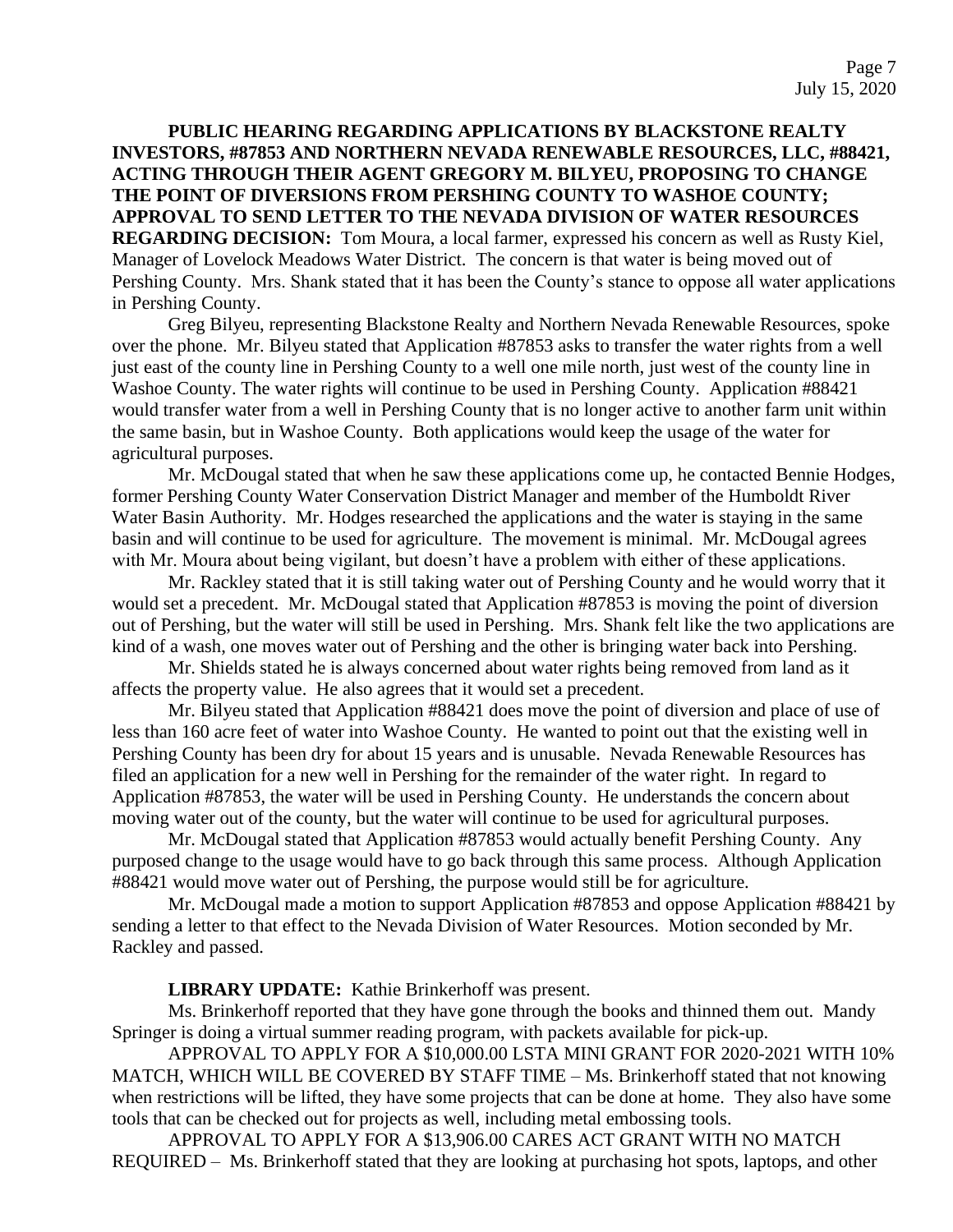electronic devises to make available for check-out. Ms. Brinkerhoff will talk to Mr. Abbott about what items to purchase.

Mr. Rackley made a motion to approve applying for a \$10,000.00 LSTA Mini Grant and \$13,906.00 in CARES Act funding. Motion seconded by Mr. McDougal and passed.

**REPORT FROM LEGAL COUNSEL:** Mr. Shields stated that he received an email regarding the Marzen House museum exhibits. The BLM doesn't place a monetary amount on artifacts, so we can also place a zero in the contract.

APPROVAL OF OUTGOING LOAN AGREEMENT FOR ARTIFACTS ON LOAN AT THE MARZEN HOUSE MUSEUM THROUGH THE NEVADA STATE MUSEUM – Mr. McDougal made a motion to approve the outgoing loan agreement for artifacts on loan at the Marzen House Museum through the Nevada State Museum. Motion seconded by Mr. Rackley and passed.

Mr. Shields also spoke about the fraudulent unemployment claims. He has spoken with the Deputy Attorney General and DETR (Department of Employment, Training and Rehabilitation) has over 45,000 fraudulent claims. The fraudulent claims are being investigated by the Secret Service nationwide. Mr. Shields stated that the Attorney General requires each person affected to submit a claim. It was noted that the DA's office is not investigating, but have referred the issue to local law enforcement.

**REPORT FROM ADMINISTRATIVE ASSISTANT / HR REP:** APPROVAL FOR PURCHASE OF COUNTY VEHICLE THROUGH OPTION TAX FUND – Mr. Rackley made a motion to approve the purchase of the new County vehicle through the Option Tax Fund. Motion seconded by Mr. McDougal and passed.

Mrs. Childs stated that the purchase will be out of the Building Fund, not the Option Tax Fund. Mr. Rackley amended his motion to state that the vehicle will be paid for out of the Building Fund. Motion seconded by Mr. McDougal and passed.

**ITEMS FOR FUTURE AGENDAS:** No items were discussed.

**CORRESPONDENCE:** There was no additional correspondence.

**UPDATE FROM EMERGENCY OPERATIONS AND RE-EVALUATION OF RESOLTUION #20-0302, DECLARATION OF EMERGENCY RELATING TO THE COVID-19 (CORONAVIRUS); DISCUSSION REGARDING ECONOMIC RECOVERY FOR PERSHING COUNTY; DISCUSSION REGARDING IMPACT TO THE PERSHING COUNTY BUDGET FOR FY2020-2021; DISCUSSION REGARDING PROCESS AND DISTRIBUTION OF THE CARES ACT FUNDING:** Mrs. Childs and Mrs. Shank participated in a call with NACO (Nevada Association of County Officials) on Monday. There are a lot of restrictions for using this funding. An employee or accounting firm can be hired to track expenditures attributed to the CARES ACT and COVID-19. Mrs. Childs stated that Eide Bailley, our current accounting firm, is one of the firms recommended. Mrs. Childs thinks we should contract with them. Mrs. Shank thought they didn't want us using our regular auditor, but she is not sure. We will also have to have a single audit, due to the amount of the grant.

Mr. McDougal was told by someone that they tested negative, but was still told to quarantine for 14 days. If they test negative, they should be able to return to their normal functions. Mrs. Childs stated that she was also told that you had to test negative twice. Mr. Shields stated that he was tested yesterday and he was told to quarantine for 14 days even if he tests negative.